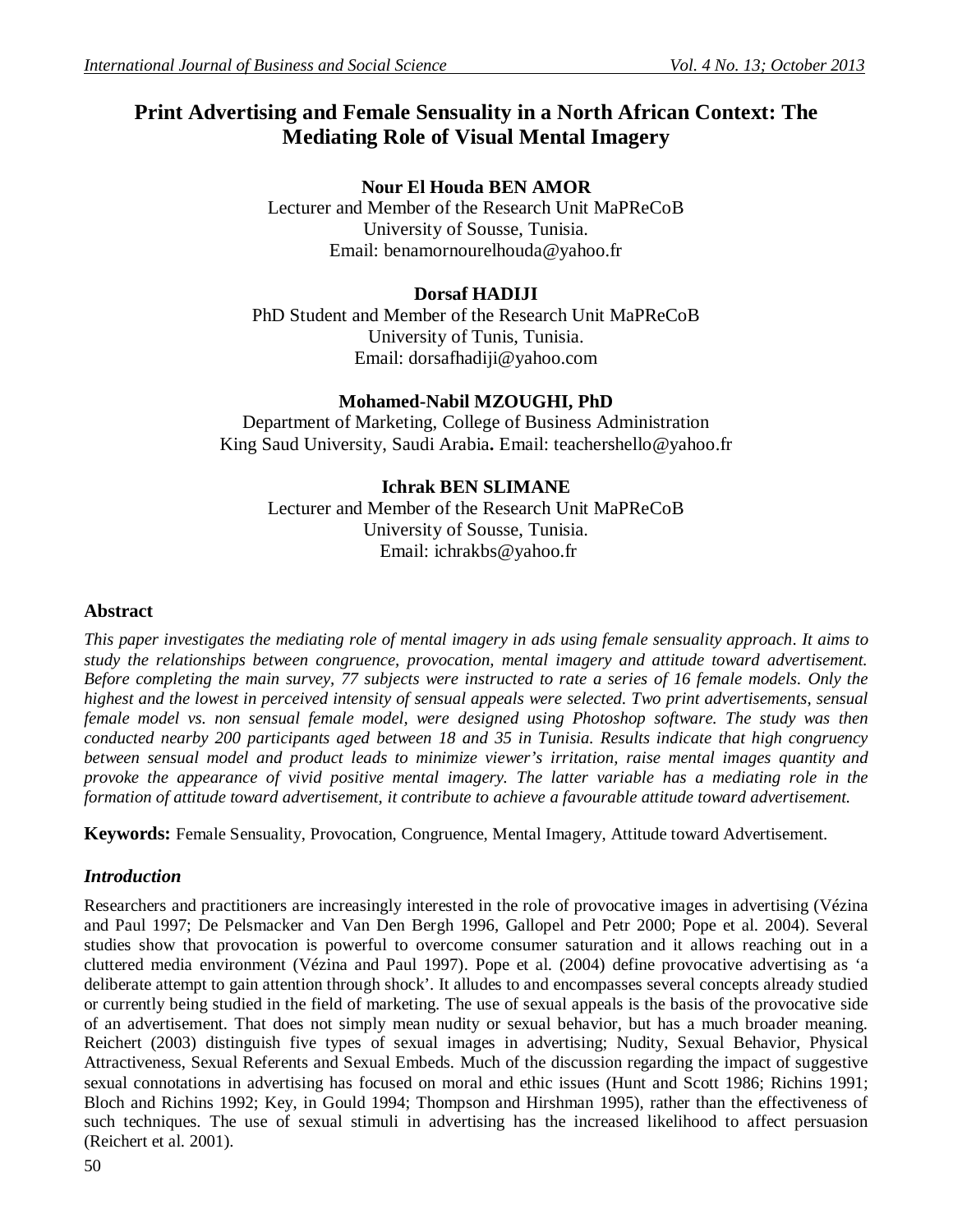This research focuses on the efficiency of stimuli with a sensual character (Soley and Kurzbard 1986; Soley and Reid 1988; LaTour et al. 1990; Dichter 1990; Pirron and Young 1996; Hoyers and MacInnis 1997; Wells et al. 1998; Lambiaise et al. 1999; Reichert 2003). It underlines the impact of the congruence between the female model and the product. It demonstrates also the provocation's effect on the creation of visual mental imagery, through female body's sensuality.

### *1. Sex Content In Advertising: The Use Of Female Sensuality*

Sex is becoming increasingly popular as an image and persuasive appeal in advertising (Driessen 2005). The preponderance of sexual appeals seems to be driven by their ability to garner consumer attention (Putrevu 2008). Despite the ethical dilemma emanating from such use (Joannis 1995), nowadays, it is not unusual to find provocatively posed and attired (or unattired) models (men/women) promoting products in general-interest consumer magazines (Henthorne and LaTour 1995). Sex appeal can be found in visual, audio, and verbal elements in advertising (Gould 1992). It has two kinds of levels: illustrations containing nudes (high level) and those with suggestive sexual connotations (low levels). Some ads contain overt sexual images, with models engaged in erotic scene. Some others use the sensual approach**,** with a hint of sexual suggestion (Reichert 2003). It is less concrete than nudity, and includes a menagerie of stimuli. The sensuality is *the ability to enjoy pleasures of the senses*. It 'is a way to live life with the senses fully aware of the pleasurable aspects of nature, the human body, joy and interactions with others' (Bodeeb 2011). A sensual ad is a message having or possessing sexual stimuli that triggers or arouses sensual pleasures in a person's mind. The references to sex are implied or subtle (Reichert 2002). Contrary to the sexual approach, which is synonymous of high degree of nudity, the sensual one uses either the partial nudity or the suggestiveness. Commercials representing the sexually-suggestive female category include ads with female models dressed in a sexual manner or behaving seductively (Solomon et al. 1992).

Suggestiveness has been operationalized several ways in the literature (Weller et al. 1979; Richmond and Hartman 1982; Reichert and Ramirez 2000). It is 'an appeal that links the product to imaginative wish fulfillment, implicitly promising fantasy gratification of sexual motives' (Tinkham and Reid 1988, p.118). Richmond and Hartman (1982) labeled suggestive stimuli as "fantasy" and measured it on a 6-point scale item anchored by "romantic/ordinary". Fantasy ads might contain sensual or romantic images. They may appeal to the consumer's desire for romance or fulfillment of sexual fantasies. A suggestive commercial uses sexual referents and sexual embeds. Sexual referents are message elements (verbal and/or visual) that serve to elicit or educe sexual thoughts (Reichert 2003). They include allusions and references to objects and events that have sexual meanings (Richmond and Hatman 1982; Bello et al. 1983). Often referred to as subliminal advertising, sexual embeds are defined as 'referents or forms of sexual representation designed to be perceived subconsciously' (Theus, in Reichert and Lambiase 2008, p.25).

Reichert and Ramirez (2000) identify four characteristics of sexy ads: physical features of models, behavior features, contextual features and the proxemics.

### **1.1 Physical Features**

It encompass three categories of responses; references to clothing, general attractiveness, and physique (Peterson and Kerin 1977; Reidenbach and McCleary 1983; Simpson et al. 1996). This category refers to model's body or clothing. Advertisers place more emphasis on the physical attributes of the models. They use fully-clothed models that are sexually inviting (Reichert, 2003) or partially clad or nude ones (LaTour 1990; LaTour and Henthorne 1993). Nudity is typically referred to as 'the depiction of bare bodies, including silhouettes, and models in translucent undergarments' (Pope et al. 2004, p.69). It is operationalized as the amount and style of clothing worn by models in ads, as models in various stages of undress going from suggestive to partially-revealing to nude (Steadman 1969; Peterson and Kerin 1977; Weller, Roberts and Neuhaus 1979; Belch et al. 1981; Judd and Alexander 1983; Jones et al. 1998; Simpson et al. 1996; Putrevu 2008). Full nudity in advertising is often represented by implied nudity or side shots.

### **1.2 Behavior Features**

According to Reichert and Ramirez (2000) they include characteristics of ads that focus on model's behavior (provocative and flirting gestures such as inviting smiles, movements), features such the models posture such as "provocative", "sassiness", "fun-loving" as well as the voices heard in the ad (singing, moans and groans).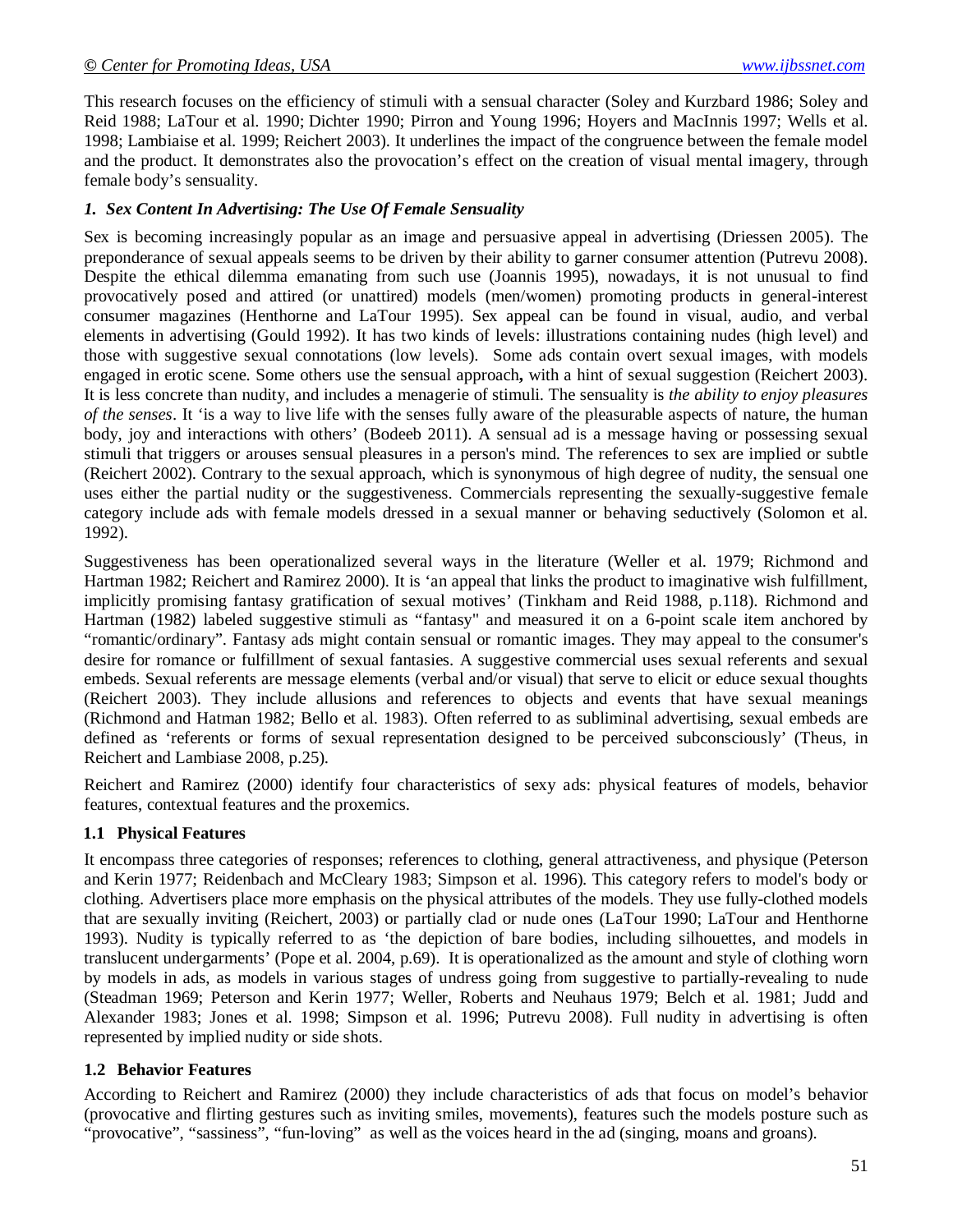# **1.3 Contextual Features**

This category refers to the different aspects of the commercial other than models such as photographic effects, sounds other than human voices, lighting effects and setting (Reichert and Ramirez 2000). The related factors to the context undoubtedly participate to create sexual perceptions, but in a less significant and uniform way than the physical category of the sensual contents (Reichert and Ramirez 2000).

# **1.4 Proxemics**

References to proxemics involve any mention of physical distance or relative interaction between the models. The sexual interactions could represent decent portrayals (holding hands) or more intimate forms of sexual behavior (kissing, embracing, implied suggestion of intercourse).

# *2. Female Sensuality, A Source Of Provocation*

The provocation is defined as 'a deliberate appeal, within the content of an advertisement, to stimuli that are expected to shock at least a portion of the audience, both because they are associated with values, norms or taboos that are habitually not challenged or transgressed in advertising, and because of their distinctiveness and ambiguity' (Vézina and Paul 1997, p.179). Provocation is an intangible element of the ad measurable by degree. Although it constitutes a tool of provocation, the sensuality does not show out the same level of provocation as the other sexual creative artifices such as nudity or sexual verbal content (Ben Amor 2005). Provocative and sexual appeals are different. The sexual appeals are a subset of provocative appeals when used in a context that has little or nothing to do with the product advertised. Provocative appeals include sexual appeals and other execution strategies such as fear, humor, warmth, irritation and political or racial issues (Vézina and Paul 1994). Congruence is a factor in consumers' responses to provocative advertising (Pope et al. 2004). Vézina and Paul (1997) demonstrate that linked nudity–product congruence may not only have an effect on how much the advertisement is liked/disliked but also, how provocative the advertisement is (the less congruence the more provocative). In literature, a variety of terms have been used such as congruency, fit, link, "match up effect", connection.

The Congruence is defined as 'the appropriateness of the ad execution for the product/ brand (e.g., relevance of the sexual appeal to the target brand, sexuality/product congruence) (Putrevu 2008). According to Heckler and Childers (1992), congruency has a two dimensional structure: relevancy congruence reflects the 'extent to which the information contained in the stimulus contributes to or prevents a clear identification of the main theme or message being communicated' and Expectancy congruence refers to 'the degree to which an item or piece of information fits into a predetermined pattern or structure evoked by this theme' (Fleck-Dousteyssier and Korchia, 2006, p.7). The interaction effects of product type and advertisement type (provocation level) explains the consumer's emotional and behavioral responses to ads. Apparently, consumers are willing to accept, and even prefer the ad when the product and sexual stimuli appear logically connected, but not when the provocative stimulus is irrelevant to the product (Peterson and Kerin, in De Barnier et al. 2004). 'Sexual messages that have no apparent connection to the product may seem distasteful even to liberals' (Gunter, in Hetsroni, 2007, p.202).

Several studies have also found that the product type involved in advertisements emphasizing gender difference or nudity has an effect on viewer response, and much of this seems related to congruity. A female model for advertisements related to body oil, for example, is more appropriate than other products (Peterson and Kerin 1977). The fact that female sensuality is perceived as sex in advertising is directly affected by the perceived congruence between the female model and the product. This type of sexual contents causes a reaction of rejection or acceptance, according to the degree of provocation (Tissier-Desbordes and Manceau 2003). There is thus a direct relation between this congruence and provocation. Congruence is a factor in consumers' responses to provocative advertising (Pope et al. 2004; Reichert et al. 2001). Sex in advertising is accepted if it is congruent with the product. If the product is incongruent with nudity then it is perceived as provocation and the advert may be even less effective in creating a positive response (Peterson and Kerin in De Barnier et al. 2004).

Product /sensual stimulus congruence allow a better understanding of the degree of felt provocation and its consequences on the emotional and behavioral answers of consumers. Where consumers perceive a clear link between the product advertised and the nude image, they are more likely to interpret the advertisement favorably. Besides if there is no congruence between the product and the use of sexual stimuli provocative advertising is perceived as a deliberate attempt to gain attention through shock (Pope et al. 2004; Tissier-Desbordes and Manceau 2003).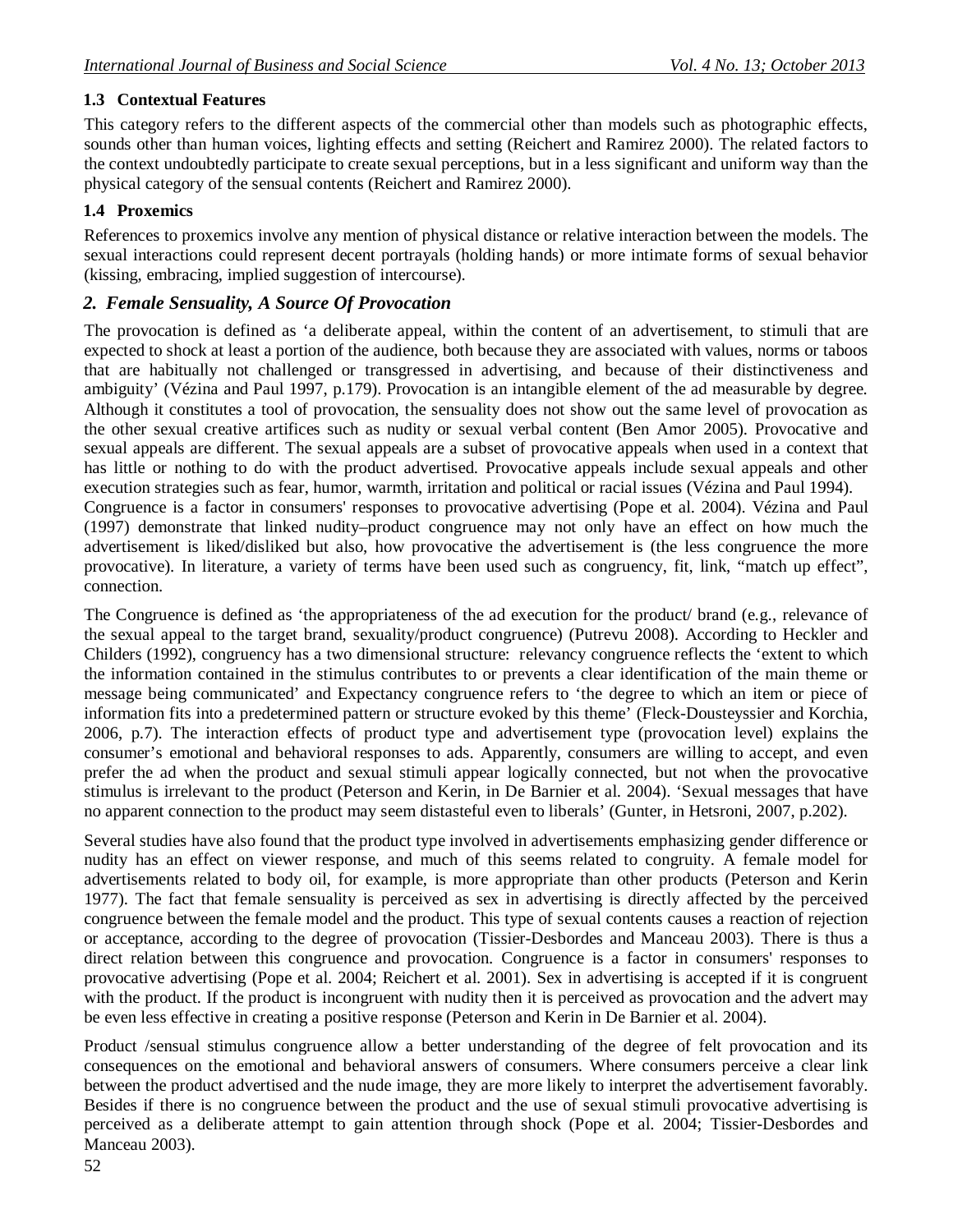As a consequence, they will feel more provocation and their answers will be even more unfavorable (Peterson and Kerin in De Barnier et al. 2004). As the level of provocation increases, the intended communication effects either turn negative or dissipate (La Tour et al. 1990). The congruence has an effect on viewer response toward provocative ads (Pope et al. 2004). The sensual illustrations of the female models can be appreciated all the more as the congruence between the stimulus and the product increases (Peterson and Kerin 1977; Belch et al. 1987; Richmond and Hartman 1982; Pope et al. 2004).

**H1:** Product-female model congruence has a negative effect on provocation.

# *3. Female Sensuality, A Source Of Mental Imagery*

### **3.1 Mental Imagery**

The study of the effects of mental imagery has received widespread interest in consumer behavior and advertising literature (Rossiter and Percy 1980; Edell and Staelin 1983; Childers et al. 1985; Gavard-Perret (1987, 1991); Miller and Marks 1992; Burns et al. 1993; Englis et al., 1993; Oliver et al. 1993; Scott 1994 ; Helme-Guizon (1996) ; Babin and Burns 1997; Lallement 1999; Chamard 2000 ; Branthwaite 2002; Gavard-Perret and Helme-Guizon 2003; Schlosser 2003; Gallen 2005). Mental imagery has been defined as, (1) a 'mental event involving visualization of a concept or relationship' (Lutz and Lutz 1978, p.611), (2) a 'process whereby sensory information can be represented in working memory' (Miller and Marks 1992, p.83). It is (3) 'a mode of cognition involving the activation of perceptual knowledge stored in the long-term memory' (Miller et al. 2000, p.1)

Imagery has been conceptualized in terms of the presence of specific production features of advertisements believed to evoke imagery processing (MacInnis and Price 1987). The latter includes multi-sensory dimensions; it can be visual, auditive, olfactive, gustatory or tactile (Kim and Lennon 2008; Bourne et al. in Gavard-Perret and Helme-Guizon 2003; Intonns-Panderson; Winnick and Brody; Tracy et al. in Charmed 2000; Burns et al. 1993; Helme-Guizon 1998). Imagery is often viewed as a multidimensional (Miller et al. 2000). Helme-Guizon (1997) suggested that imagery may vary in terms of quantity (number of images evoked), vividness (intensity), clarity (distinctiveness of images), affective tone or valence (positive or negative), elaboration works (connections between images and other information in memory) and Self-relatedness (links experienced from the message).

Although mental imagery is experienced across the whole range of perceptual modalities, for the present research purposes it will be sufficient to concentrate on the visual modality. According to the dual coding model, visual and verbal information are processed differently pictures are encoded as imaginal codes and words are represented as verbal codes (Pavio 1971; Unnava and Burnkrant 1991). Paivio (1971) defines mental visual imagery as a "memory code or associative mediator that provides spatially parallel information that mediates overt responses without necessarily being consciously experienced as a visual image". It represents a useful way to shape consumers' impressions (Bums et al. 1993). It involves the use of visual, somatic and verbal information to transport an individual into behavioral situations (Goossens 1994).

### **3.2 Antecedents Of Imagery Processing**

Visual information led to more changes in beliefs about the product and thus created more positive attitudes and purchase intentions than verbal information (Alesandrini and Sheikh 1983; Childers and Houston 1984; Lutz and Lutz 1977; Paivio 1971). The picture superiority effect is generally attributed to the mental imagery elicited by visual stimuli (Paivio 1969, Lutz and Lutz (1977, 1978); Gavard-Perret 1987; Rossiter and Percy; Gavard-Perret; in Alesandrini and Sheikh, 1983). When a person encounters a visual stimulus like a picture, an imaginal code is activated, whereas the verbal code will be activated when the person encounters a verbal stimulus like text (Kim and Lennon 2008). Several studies have reported that generating imagery by increasing the salience of print advertisement pictures relative to copy can enhance the recall of information presented in the advertisements (Miller et al. 2000). Pictorial elements, such as the use of attractive models, can influence a variety of advertising outcomes. However, most print ads are designed so that visual and verbal elements interact to produce the overall message (Nylen in Areni and Cox 1994).

Consumer's experience and involvement in a product category may also interact with the imagery processing to affect purchase satisfaction. Higher involvement with a product is thought to lead to more elaboration and deeper processing of an ad (Maclnnis and Price 1987). To eliminate any effects from participants' previous experiences with the brand, a fictitious name and a product associated with a low degree of purchaser involvement were used in this study.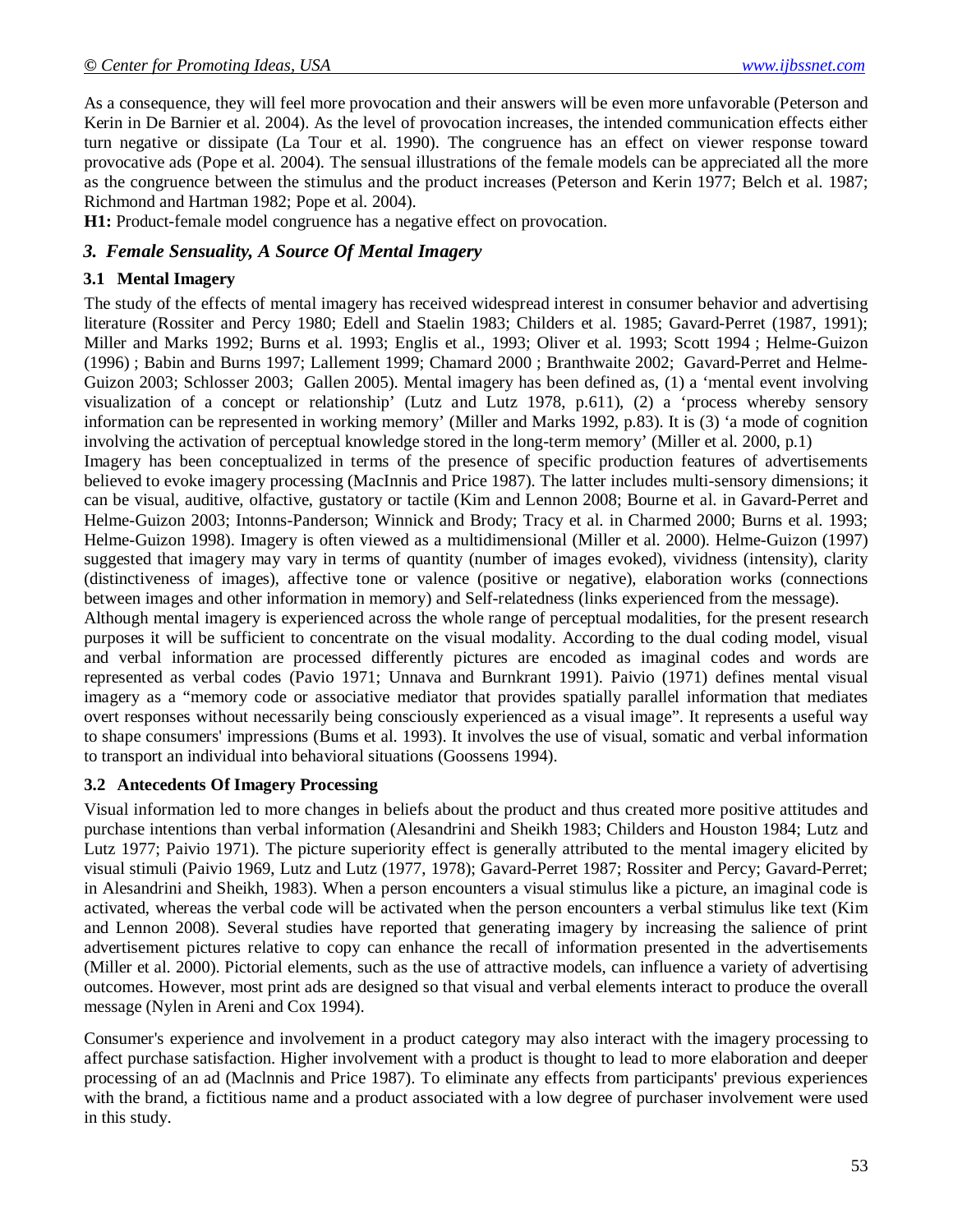# **3.2.1 The Relation between Congruence and Mental Imagery**

The congruence affects the dimensions of mental imagery (Helme-Guizon 1998). A congruent stimulus arouses positive mental images especially when advertising possesses a positive signification (Kiselius and Sthernthal 1984) and if it corresponds to a consumer's expectations (McQuarie and Mick 1992). Contrarily, non congruent stimulus provokes the appearance of negative mental images (Heckler and Childers 1992).

**H2.1:** Product-female model congruence has a positive effect on the valence dimension of the mental imagery.

An iconic advertising stimulus perceived as congruent involves a more positive visual imagery and globally less elaborated, than a non congruent stimulus (Helme-Guizon 1998). A congruent stimulus includes psychological elements shared by the transmitter and the receiver. It generates thus stereotyped mental images. Contrary, the non congruent stimulus causes the formation of idiosyncrasic images. A visual advertising executive is adequate if it's similar to the images in memory associated with the product, with the nature of visual or with its contents (Helme-Guizon 1998). So, in front of a non congruent stimulus, the individual provides a personal interpretation. It is the cognitive development that releases to reduce the gap between waiting and perception and to look for a possible sense to the non perceived congruence (Heckler and Childers 1992). Nevertheless, the consumer can sometimes choose to quit all cognitive effort by laziness. In this case, he refers himself on an advertising execution element to construct some mental pictures (Scott 1994).

**H2.2:** Product-female model congruence has a negative effect on the elaboration dimension of the mental imagery.

Contrary to the previous studies that confirm the impact of the congruence on the quantity of pictures produced, Helme-Guizon (1998) finds this impact no meaningful. It can be explained by the stimuli's nature used by researchers. An attractive stimulus such as the female sensuality generates more mental images (Miniard et al. 1991).

**H 2.3:** Product-female model congruence has a positive effect on the quantity dimension of the mental imagery.

A congruent iconic stimulus with the product advertised stimulates the formation of vivacious visual imagery. This vividness is bigger with the increase of the congruence discerned (Miller and Marks 1992).

**H2.4:** Product-female model congruence has a positive impact on the vividness dimension of the mental imagery.

# **3.2.2 The Relation between Provocation and Mental Imagery**

An iconic attractive stimulus, especially a provocative one, is able to activate several processes (Howard and Shandh in Pop et al. 2004) encouraging an imaginative aesthetical experience (McQuarrie and Mick 1992) leading thus to a mental images generation. In the case of a weak implication, this stimulating power is reinforced and the advertising persuasion is strongly affected by the peripheral way which is mainly the mental imagery (Miniard et al. 1991; Gavard-Perrand and Helme-Guizon 2003). The suggestive character of the sensual advertisement evokes sexual representations in the consumer's mind (Reid et al. 1984). It is through the provocation that they lead to an increasing probability of message's recall. The storage in memory facilitates in the first place the association between the suggestive images and the product and in second place the possibility to conceive a mental imagery. The interest provoked by the sensual announcements is the basis of the mental imagery's role of such as process

by which the sensory information is represented in a working memory (Lutz and Lutz (1977, 1978); Childers and Houston 1984; Smith et al. 1984; Childers et al. 1985; MacInnis and Price 1987). Thus, more the degree of provocation increases, more the advertisement attracts the attention, has the probability to be memorized and to be a mental imagery source.

**H3:** Provocation has a positive effect on mental imagery.

# *4. Mental Imagery And Persuasion*

Mental imagery is of interest to advertising researchers because it has been shown to influence several cognitive and affective responses to advertising messages (Shepard in Rossiter and Percy 1980; Gavard-Perret and Helme-Guizon 2003). Research shows that the different dimensions of the imagery have a positive influence on attitudinal responses (Bone and Ellen 1992; Anderson; Carrol in Oliver et al. 1993; Anderson; Gregory et al.; McGill and Anand in Babin and Burns 1998; Burns et al. 1993; Miller and Marks 1992). The nature of the relation between imagery-Eliciting Strategies and attitude toward the ad, however, was found to be mediated by the dimensions of mental imagery.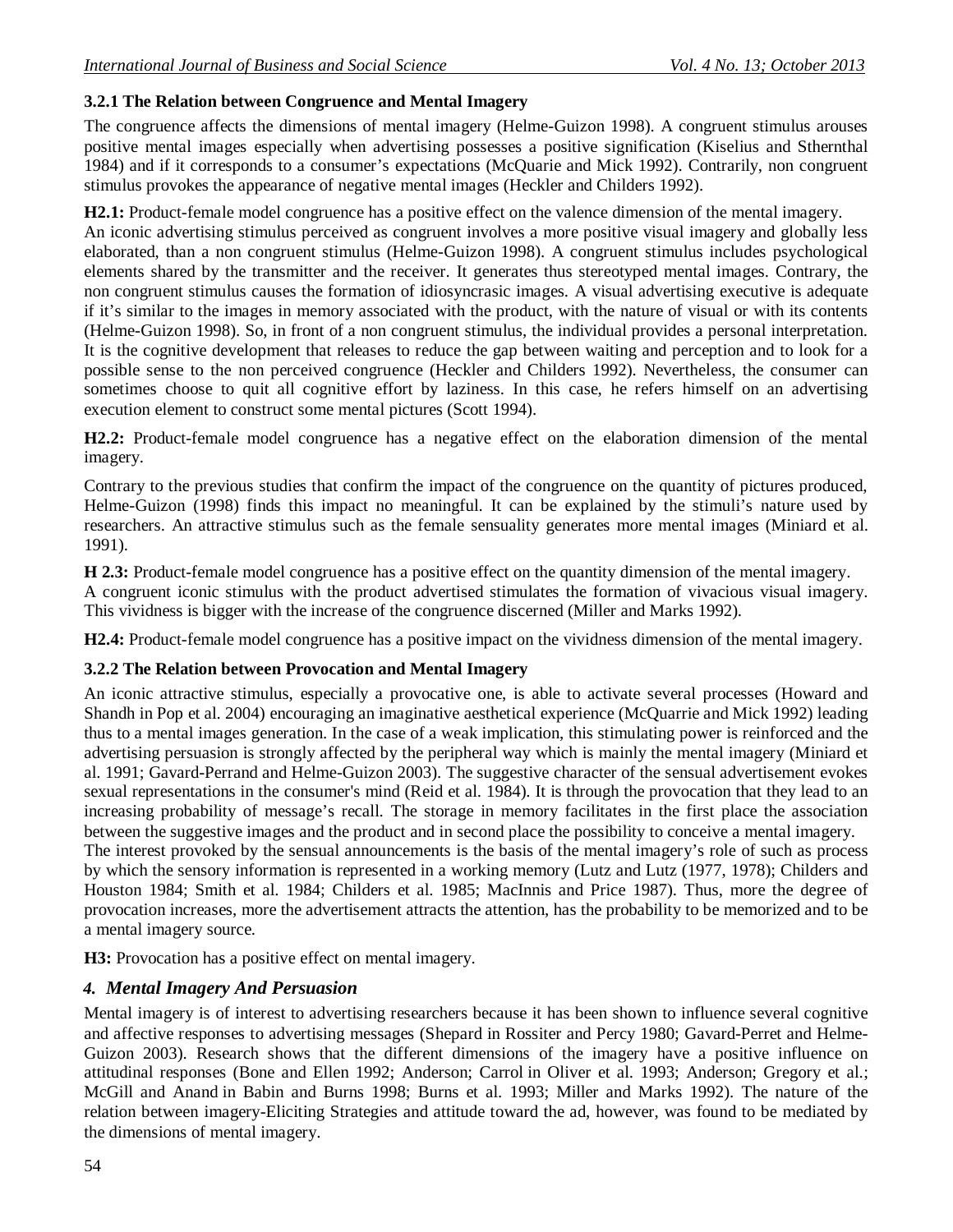The vividness of the mental imagery has a significant and positive effect on the attitude toward the advertising (Bone and Ellen 1992; Babin and Burns 1998; Miller and Marks 1997; Burns et al. 1993). It plays a mediating role between provocation and the attitude to the advertising (Babin and Burns 1997; Babin and Burns 1998).

**H4.1:** The vividness has a positive effect on the attitude toward the advertising.

**H4.2:** The vividness mediates the relation between provocation and the attitude toward the ad.

Elaboration dimension of mental imagery has a significant and positive impact on the attitude toward the advertising (Babin in Babin and Burn 1998; Babin and Burns 1997; Babin et Burns 1998). It is a mediating variable in the development of attitudes (Babin in Babin and Burns 1998).

**H4.3:** Elaboration has a positive effect on the attitude toward the advertising.

**H4.4:** Elaboration mediates the relation between provocation and the attitude toward the ad.

The researchers find that quantity dimension of mental imagery possesses a positive effect on the attitude toward the advertising and that it plays a mediating role in the advertising persuasion (Bone and Ellen 1992; Miller and Marks 1992).

**H4.5:** The quantity has a positive effect on the attitude toward the advertising.

**H4.6:** The quantity mediates the relation between provocation and the attitude toward the ad.

The valence dimension of mental imagery has a positive impact on the attitude to the communication (Kisielius and Sternthal in Oliver et al. 1993; Miller and Marks 1992; Helme-Guizon 1998). It is a mediating variable between the characteristics of the announcement and the attitude to the advertising (Helme-Guizon 1998).

**H4.7:** The valence has a positive effect on the attitude toward the advertising.

**H4.8:** The valence mediates the relation between provocation and the attitude toward the ad.

### *5. Research Methodology*

#### **5.1 Stimuli Design**

Print advertisement was used giving their capacity to generate visual mental imagery (Babin and Burns 1997). The product selected for this experiment by 131 students was mineral water. The product had to be for both women and men (Dudley 1999) and should be associated with a low degree of purchaser involvement so that respondents are attentive to the visual components of the commercial advertisement (Mitchell and Olson in Mitchell 1986). A fictitious name, "Mineralis", was selected by 30 persons from a list of 10 brand names among which 5 fictitious. It was presented as a possible new brand of mineral water in order not to present confounds due to existing memory for actual one. The brand name which was selected is the one possessing the lowest notoriety and global evaluation (Lallement 2001).

Before completing the main survey a pilot study was conducted to determine the level of sex appeals used in various print advertisements. 77 subjects were instructed to rate a series of 16 female models and only the highest and the lowest in perceived intensity of sensual appeals were selected. Two prints advertisements were designed with Photoshop software (Sensual female model / non sensual female model). Stimuli were exclusively iconic, without any verbal information. The ad illustrates only the product and the female model.

#### **5.2 Sampling and Data Collection Procedure**

The investigation was held in various regions of Tunisia. A convenience sampling was conducted in this research. The survey statistic sample is made of 200 participants between 18 and 35 years old. Data was collected through questionnaire survey. In order to determine the reliability of the research, a pilot study amongst 20 participants was undertaken to minimize the research error by testing the reliability of questionnaire.

### **5.3 Data Analysis**

The reliability and the validity of the measures were verified in two steps: A descriptive analysis (*SPSS*) and a first order confirmatory analysis *(Amos)*. The evaluation of the relationships variables was done by using regression models. The analysis of the mediator effect of the provocation was done by a regression method (Baron and Kenny 1986).

### **5.4 Measure**

**Congruence:** Product- female model congruence is measured by the Lombardot scale (2007). This tool designed for the study of product-female nudity congruence is the most adapted for the study of female sensuality.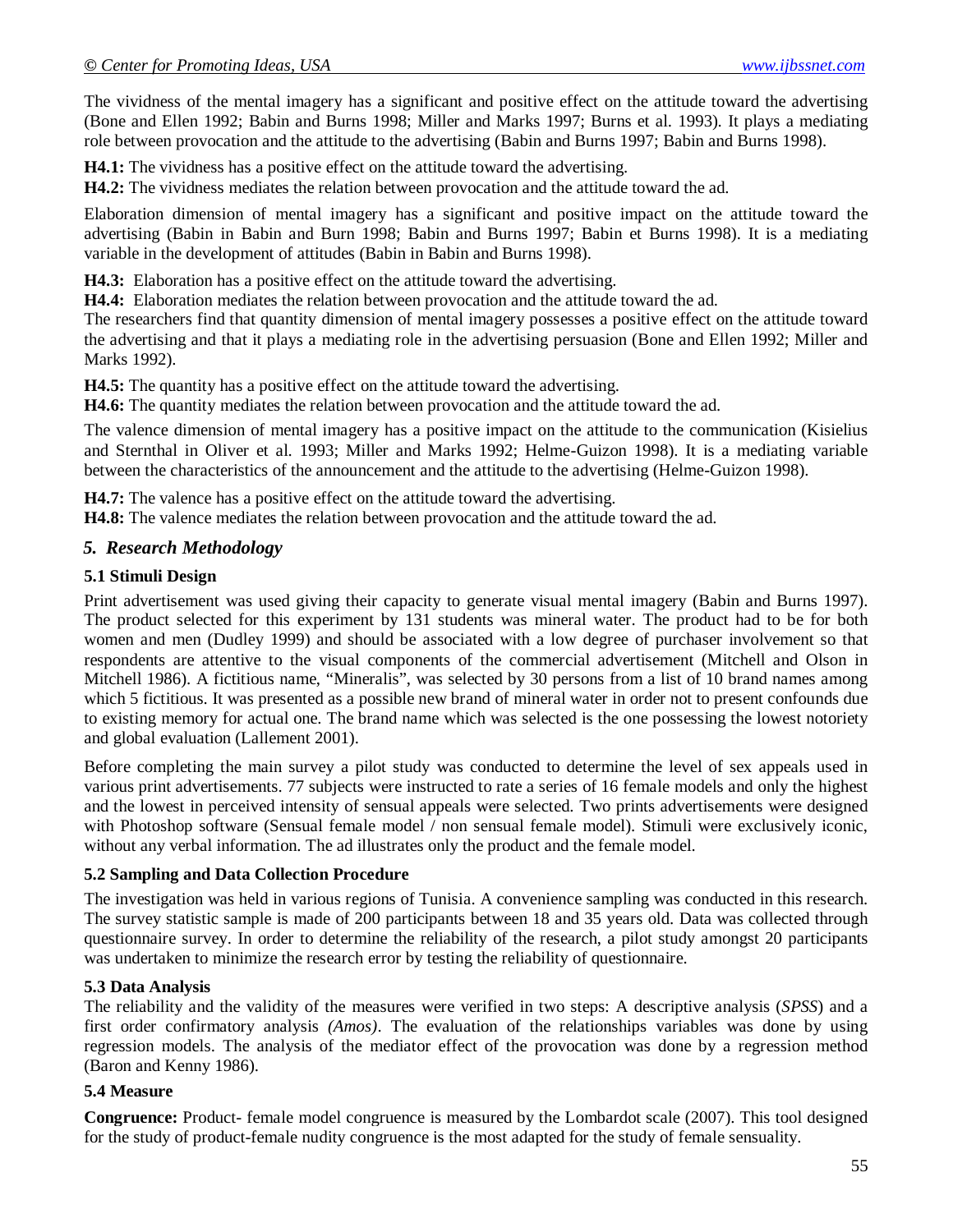Its development respects the conceptual approach of the bi-dimensionality of the congruence (Heckler and Childers 1992) adopted in this research.

**Provocation:** It was measured using the one-dimensional Likert scale developed by De Pelsmacker and Van Den Bergh (1996) composed of fourteen items.

**Imagery measure:** The ad-evoked mental imagery was measured using the scale developed by Babin and Burn (1998) inspired by Ellen and Bone scale (1991). This scale is designed to measure imagery along three dimensions: vividness, quantity and elaboration. It was composed of fourteen 7-point Likert-type items ranging from strongly agree (7) to strongly disagree (1); 8 items measured vividness of evoked mental imagery, 3 items for quantity, and 3 items for elaboration of that imagery. For the purpose of the study we included the valence dimension (1item). According to the research of Helme-Guizon (1998), this one will integrate besides three dimensions proposed by Babin and Burns (1998, 1997), fourth one representing valence (pleasant or unpleasant character of the imagery). The visual modality of mental imagery is studied in this research.

**Attitude toward the Advertising:** We adopted a measure of attitude toward the ad from Holbrook and Batra (1987) composed of four items.

### *6. Results Analysis*

### **6.1 Scales' dimensionality and reliability**

The reliability of this research was measured using the Cronbach's alpha coefficient which indicates the level of internal items consistency. The consistency of alphas was ranged from 0,722 to 0,875; thus, the scales used for this study were considered to be reliable (Murphy and Davidshofer; Nunnally; Davis; in Peterson 1994).

**Congruence:** The factor analysis extracted only one factor. Only five items were kept: Photography was suitable for the product advertised, Product was well represented by photography, Photography was be well chosen compared with the product, Photography choice was pertinent compared with the product, It's could be normal to use this photography for this product. Their loadings were all above 0.6. This variable is one-dimensional. The Cronbach's alpha value was 0.875.

**Provocation:** The factor analysis extracted two factors. Six items had a factorial weight above 0.6. Four items were associated to the first factor (scandalous, in very poor state, gives a bad example, and annoying) labelled as the irritation aspect of provocation. Two items were loaded on the second factor (include sexual connotation and daring), which was entitled sensuality aspect of provocation. The Cronbach's alpha of the two dimensions confirmed the reliability of the scale (0.782 for the "irritating" dimension and 0.722 for the "sensual" dimension).

**Mental imagery:** The factor analysis highlighted four dimensions. Quantity (factor1): I imagined a number of things and many images came to my mind. Elaboration (factor2): I imagined what it would be like to use the product advertised, and I imagined the feel of the product. Clarity (factor3): clear, detailed, weak, fuzzy and vague**.** Vividness / valence (Facteur4): vivid, sharp, well-defined and pleasant. Cronbach's alphas were 0.790 for the Quantity dimension, 0.830 for the Elaboration dimension, 0,831 for the Clarity dimension and 0,832 for the Valence/Vividness dimension. The dispersion of items associated with vividness and valence dimensions was non-conform to the literature, what led to a change in the meaning and in fine of the naming of these two dimensions. Valence item was loaded with a part of vividness items. The vividness dimension was subdivided into vividness / valence and clarity.

**Attitude toward the advertisement:** The factor analysis confirmed the existence of one dimension of the attitude toward the advertisement. The Cronbach's alpha value was 0.848. The four items of the original scale were kept: likable/unlikable, favorable/unfavorable, pleasant/unpleasant, good/bad.

### **6.2 Confirmatory factor analysis**

Reliability was verified by Jöreskog's Rhô, its accepted value is 0,7 or above for a construct (Fornell et Larcker 1981; Didellon and Valette-Florence 1996). All of the rho values range from 0.768 to 0.960. The weights of all the items are higher than 0.5 and the Critical Ratio (CR) associated to each factorial contribution is above 1.96 as recommended by (Lavoisier 2000). Convergent validity was assessed by calculating the Rhô of convergent validity (ρvc) which accepted value is 0,50 or above for a construct (Fornell and Larcker 1981).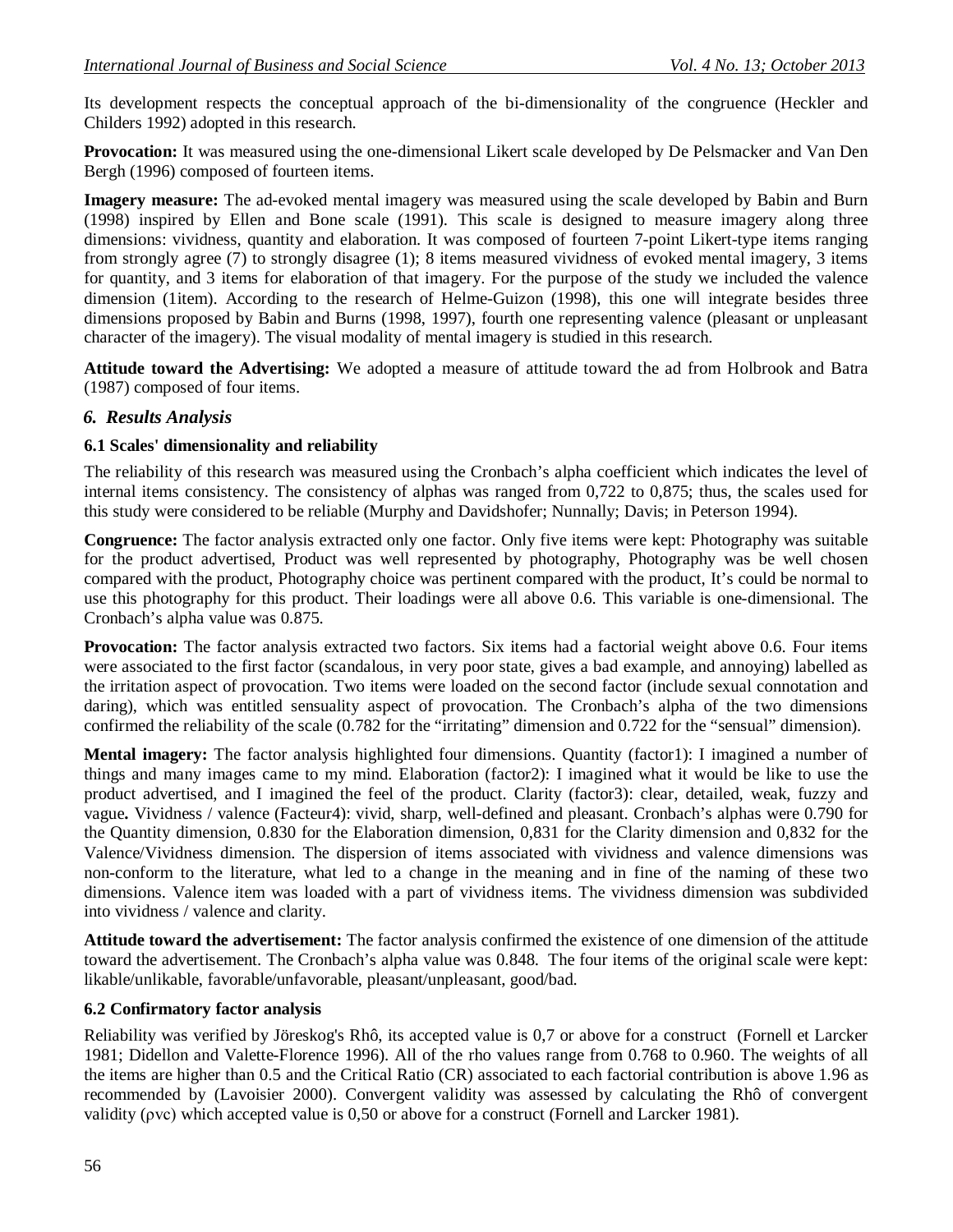Discriminant Validity was tested by verifying that the average variance extracted (ρvc) by each construct was greater than the squared structural link between all other constructs (Fornell and Larker 1981; Evard et al. 1997). The discriminant validity was performed.

# *7. Finding*

## **7.1 Impact of congruence on provocation**

The relation between congruence female model/ product and provocation is significant (Sig.F is lower than 0,05). The two regression models are globally significant. Congruence acts differently on the two provocation's dimensions. It has a negative impact on irritation (Bêta =  $-0.219$ ; T =  $-3.162$ ; Sig.T = 0,002) and a positive one on sensuality (Bêta =  $0.225$ ; T =  $3.352$ ; Sig.T =  $0.001$ ). *H1 is thus partially accepted.* 

### **7.2 Impact of congruence on mental imagery**

The research ends in a factorial structure of the mental imaging does not allow verifying the hypotheses relative to both dimensions of vividness and valence of the mental imagery. Congruence has a positive effect on quantity (Bêta=  $0,222$ ; T= 3,206; Sig.T=0,002) and Vividness/valence imagery's dimensions (Bêta=  $0,428$ ; T=  $6,661$ ; Sig.T=0,000). However, it has no effect on clarity (Sig.T=0,925) and elaboration (Sig.T=0,106). *H2.1, H2.2 and H2.4 are rejected and H2.3 is accepted.* 

### **7.3 Impact of provocation on mental imagery**

Irritation aspect of provocation has a negative effect on elaboration (Bêta=-0,180; T=-2,583; SigT=0,011), vividness/valence (Bêta=-0,311; T=-4,627, SigT=0,000) and clarity (Bêta= -0,162; T=-2,379; SigT=0,018). However, it has no effect on quantity ( $Sig.T = 0.831 > 0.05$ ). Besides, sensual aspect of provocation has a positive impact on quantity (Bêta=  $0.234$ ; T=3,383; SigT=0,001) and a negative impact on clarity (Bêta=  $-0.250$ ; T=-3,670; SigT=0,000), but no effect on elaboration (Sig.T =0,130> 0,05) and on vividness/valence (SigT=0,058). *H3 is partially approved.*

### **7.4 Impact of mental imagery on attitude toward the advertisement**

Except clarity (Sig.T=0,468> 0,05) who has not effect on attitude toward the advertisement. All imagery's dimensions have a positive effect on Aad: quantity  $(T=5,045; SigT=0,000)$ , elaboration  $(T=3,406; SigT=0,001)$ and vividness/valence (T=6,816; SigT=0,000). *H4.1 and H4.7 are rejected. H4.3 and H4.5 are approved*.

# **7.5 Mediating role of imagery**

The new factorial structure of the mental imaging does not allow verifying the hypotheses of mediation of both dimensions of vividness and valence between the provocation and the attitude to the advertising. *H4.2 and H4.8 are rejected*. According to Baron and Kenny (1986), the first condition of the mediating effect is verified. In fact provocation has a significant effect on attitude toward advertisement: negative trough irritation aspect of provocation and positive trough sensual aspect of provocation. The results related to the first and third mediation conditions of imagery's dimensions are shown in table1.

# **7.5.1 Mediating role of mental imagery's elaboration**

Sensual aspect of provocation has no effect on elaboration. The second condition of the mediating effect is verified only for irritation aspect of provocation (see § 7.3). So we have to verify the third mediation condition. Mental imagery has a mediating role in the formation of attitude toward advertisement through its elaboration dimension. This mediation is *partial* since the significance of the coefficient of irritation aspect. *H4.4 is partially approved.*

# **7.5.2 Mediating role of mental imagery's quantity**

Irritation aspect of provocation has no effect on quantity. The second condition of the mediating effect is verified only for sensual aspect of provocation (see  $\S 7.3$ ). So we have to verify the third condition. Mental imagery has a mediating role in the formation of attitude toward advertisement through its quantity dimension. This mediation is *partial* since the significance of the coefficient of sensual aspect. *H4.6 is partially approved*.

# **7.5.3 Mediating role of mental imagery's clarity**

Provocation has a significant effect on clarity through its two dimensions. The second condition of the mediating effect is verified (see § 7.3).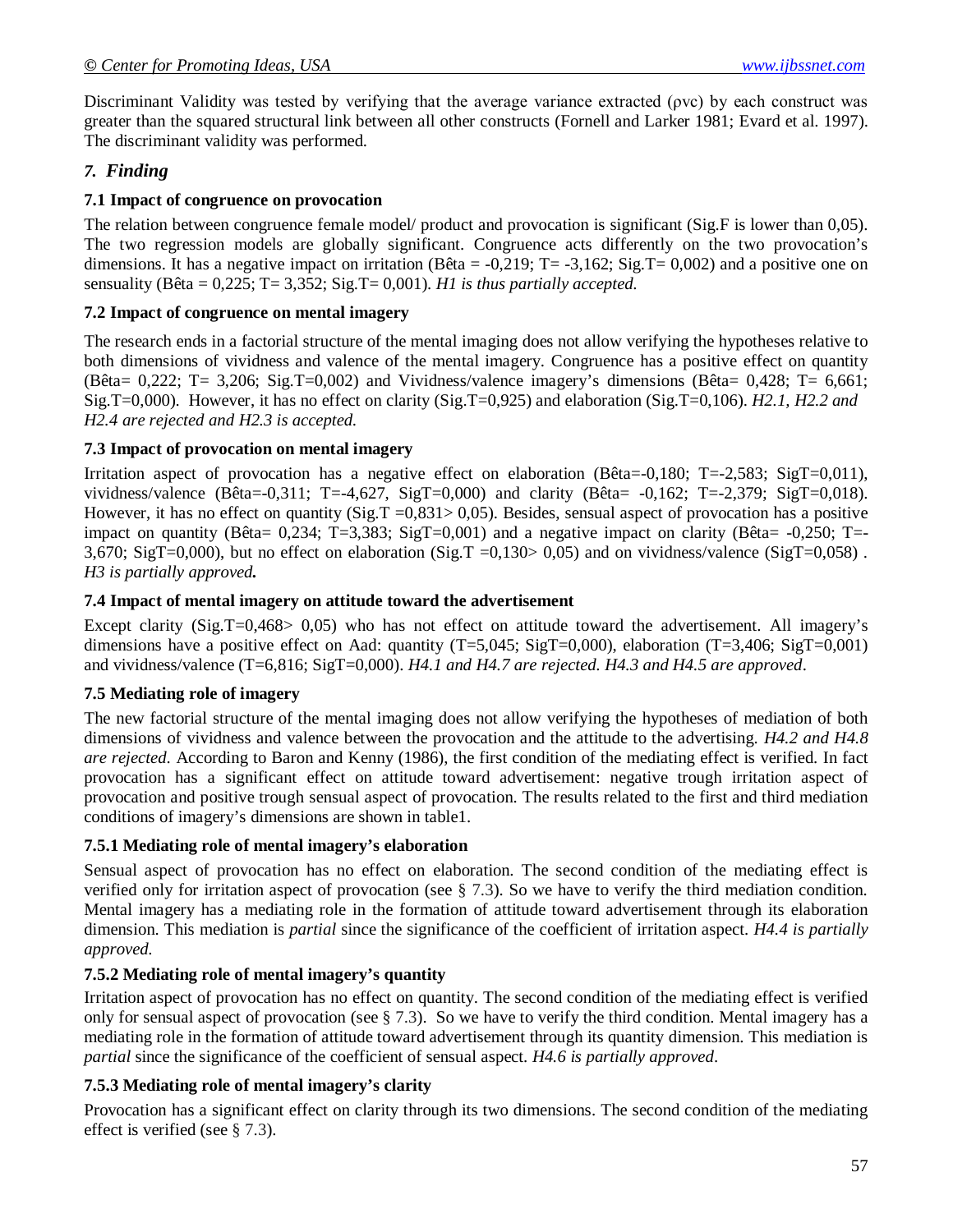So we have to verify the third condition. Mental imagery has not a mediating role in the formation of attitude toward advertisement through its clarity dimension. The third condition of mediation is not confirmed.

# **7.5.4 Mediating role of mental imagery's vividness/valence**

Sensual aspect of provocation has no effect on *vividness/valence*. The second condition of the mediating effect is verified only for irritation aspect of provocation (see § 7.3). So we have to verify the third condition. Mental imagery has a mediating role in the formation of attitude toward advertisement through its vividness/valence dimension. This mediation is *total* since the irrelevance of the coefficient of irritation aspect.

### *8. Discussion*

This research contributes to a better understanding of the variables involved on mental imagery when using female sensuality. It can be considered as an extension perspective of the persuasion model through the integration of relationships between congruence, provocation and mental imagery. Findings show that in an exposure to the female sensuality, perception of high congruency between model and product leads to minimize viewer's irritation (Pop et al. 2004; Peterson and Kerin 1977) consequently it decreases negative provocation extent.

Results indicate that congruence does not affect mental images elaboration and clarity. The insignificant impact of the congruence on the elaboration does not converge with the results of Helme-Guizon (1998) who has shown that congruence has negative effect on the elaboration. Result also verifies that congruence between product and model, raise mental images quantity. It's converging with the results of latest research that have shown that congruent attractive iconic stimulus generates more mental images (Miniard et al. 1991; Charmed 2000). Result indicates again that product-female model congruence, influence positively vividness/valence. This effect confirms the findings of previous researches who have shown that congruent stimulus provoke the appearance of positive valence of mental images (Helme-Guizon 1998; Heckler and Childers 1992) and that the vividness of these images is raised all the more with the increase of the congruence between the iconic stimulus and the advertised product (Miller and Marks 1992).

The theoretical contribution of this research involves the effect of provocation on mental imagery. The provocation through the female sensuality, detains a double action on the visual mental imagery. The first one is related to the irritating side. Female sensuality, when perceived as strongly irritating, stimulates the formation of mental representations of low valence, vividness, clarity and elaboration. The sexual and audacious character of female sensuality, in spite the fact that it weakened the clarity of the mental images, it increases their number. It is its second action. This research established also that female sensuality model is a provocative stimulus which sensual iconic elements try to get the attention (Vézina and Paul 1997) and contributes to the mental images construction (Shepard; Bugelski in Charmed, 2000; Paivio in Gavard-Perret and Helme-Guizon 2003). Study confirmed that the level of attractiveness of the visual insertions of an announcement affects the stimulation of the mental images (Miniard et al. 1991): the provocation increases the attention. It so increases the number of mental images. However, it decreases their level of valence, vividness, clarity and elaboration.

This investigation highlights the mediating mental imagery role in the persuasion process. Mental imagery has a mediating role in the formation of attitude toward advertisement through its three dimensions: elaboration, quantity and vividness/valence. This result is similar to Babin (in Babin and Burns 1998), Bone and Ellen (1992), Miller and Marks (1992), Babin and Burns (1997), Babin and Burns (1998) and Helme-Guizon (1998). The mediation effect of mental imagery, between provocation and attitude toward advertisement, is partial through her elaboration and quantity factors but total through her vividness/valence dimension. In contrast with the result founding by Mzoughi and Abdelhak (2011), which showed that the attitude toward the advertisement are not influenced by mental imagery. This research demonstrates that attitude toward the advertisement is positively influenced by the mental imagery, confirming hence the results of Bone and Ellen (1992), Babin and Burns (1997, 1998), Miller and Marks (1992, 1997), Burns and al. (1993), Kisielieus and Sternthal (in Oliver et al. 1993) and Helme-Guizon (1998).

The result also supported the conclusion that female sensual appeals should be used in relation to the product and is harmonious way (Peterson and Kerin 1977; Pop et al. 2004). This congruency reduces irritation, enhances number of vivid and positive mental imagery representations and builds a favorable attitude toward the advertisement.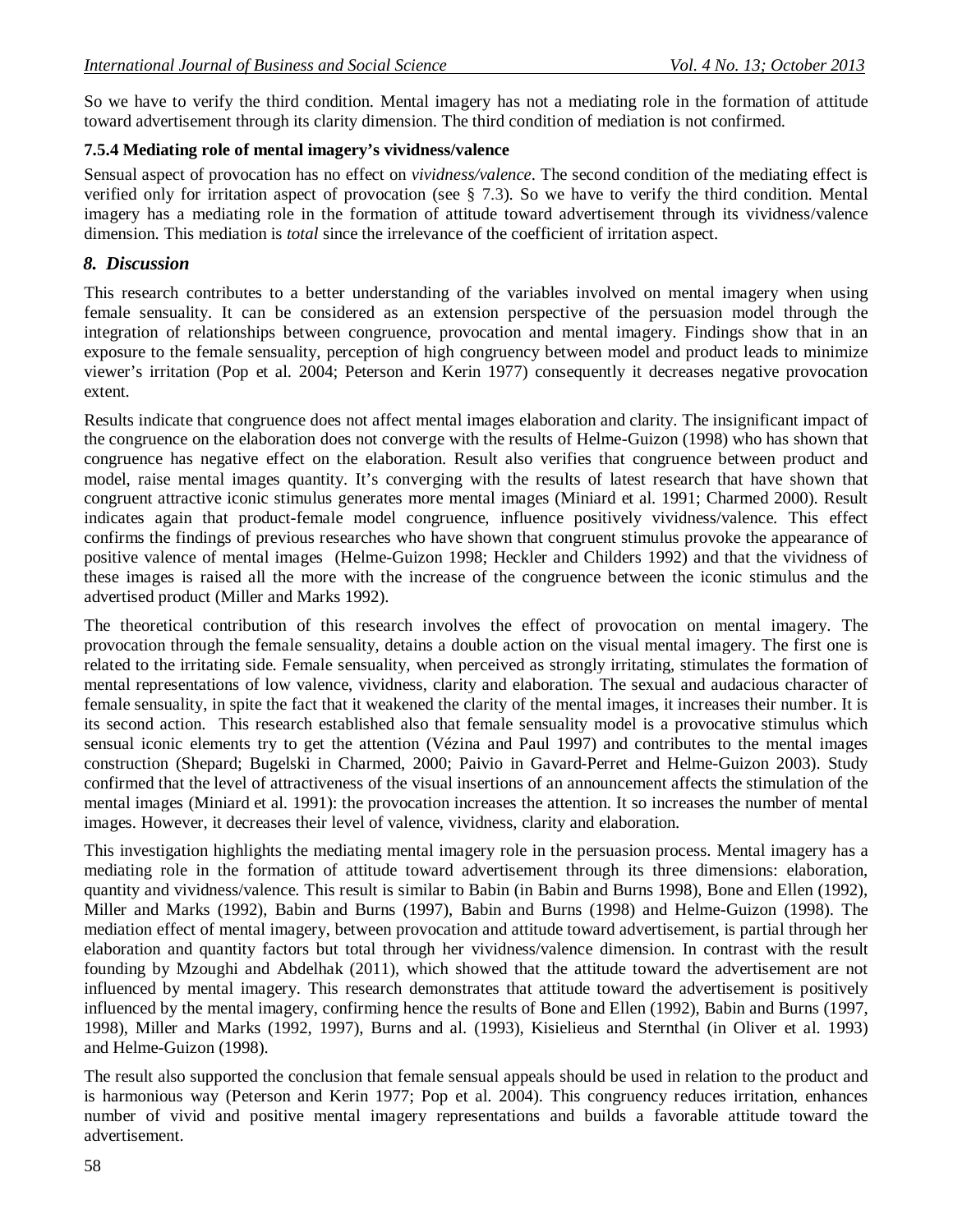### *9. Limitations and Future Research*

This work highlights some limitations which open on a set of future research. The major limitation of experimental research is that studies are typically conducted in contrived or artificial laboratory settings. Results may not generalize or extrapolate to external settings. The experimental approach adopted is of type "laboratory". The experimental context of the administration of the questionnaire is far from the reality of advertising exposure. It would be preferable to consider in future research, posters in which different products are presented in a different media such as a magazine, to give more credibility to stimuli and to be move closer to real frame exposure. Another limitation is related to the nature of the sample. It is composed by individuals aged 18 to 35 years with mostly a high education level. This consistency ensures good internal validity of the research. However, the sampling method adopted limits the results extrapolation. To improve external validity, this study should consider a larger sample including different categories of age, socio-professional level and place of residence. Immediate answers collected infer a temporal problem. The immediate response of the interviewee may change over time (Helme-Guizon 1997). To avoid this problem, it is possible to establish a questionnaire in two times: one immediately after exposure and the other after a time interval.

Research enriched the field of investigation on the effect of mental imagery. However some aspects of mental imagery had to be studied. The insufficiency of literature commonly highlighted concerns on the one hand, *the other sensory modalities* (Gutman 1988; MacInnis and Price 1987, Oliver et al. 1993). It is true that a stimulus causes the appearance of iconic mental images of the same nature (Childers and Houston in Gavard-Perret and Helme-Guizon 2003), but it can also arise auditory, olfactory or gustatory mental images (Fusella and Segal 1971; Bourne et al. 1979; Winnick and Brody 1984; Tracy et al. in Charmed 2000; Gutman 1988; Carasso and Ridout in Charmed 2000; Miller and Marks in Gavard-Perret and Helme-Guizon 2003; Wolpin and Weinsten 1983). It is highly interesting to study the effect of female sensuality on the four sensory modes of mental imagery. Lacking in the literature concerns on the other hand, *mental imagery's content*. It is the study of mental images occurring in the mind through verbalization or drawing (Demory and Lancaster in Gavard-Perret and Helme-Guizon 2003). This protocol helps shows the number of mental images formed (Burns and al. 1993), to determine their Level of attachment to the brand or product, to estimate their degree of abstraction or elaboration (Helme-Guizon 1998; Charmed 2000) and to analyze their content (Charmed 2000). It would have been possible to use the technique of analysis of content mental imagery. However, academic research avoids using of this empirical method (Gavard-Perret and Helme-Guizon 2003), with the exception of a few studies (Charmed 2000; Lao 2009). According to the authors, it lacks reliability because it obeys the subjectivity of interpretation (Nisbett and Wilson 1977; Wright 1980). This Rejection is little defensible, even the quantitative methods integrating scales obey introspection (Morris and Hompson; Ghiglione et al. in Gavard-Perret and Helme - Guizon 2003).

This work can be enriched by new variables including such as the Style of Processing. In the study of the effect of mental imagery on persuasion, it would be interesting to test the moderating effect of processing style. It expresses a preference to adopt a mode of treatment to treat verbal or visual stimuli, regardless of ability imaging (Childers et al.1985, Gardner et al. 1985; Macheswaran and Chaiken 1991). If the favorite style of treatment of the respondent coincides with the nature of stimulus, this variable will have a positive effect on emotions (Holbrook et al. 1984), the attitude towards the brand (Rossiter and Percy 1978) and the memory (Richardson 1978; Mzoughi and Abdelhak 2011). However, there is a lack of consensus on the moderating role of processing style in the formation of attitudes and purchase intent (Burns et al. 1993, Burns et al. in Gavard-Perret and Helme-Guizon 2003; Childers and Houston 1984; Helme-Guizon 1998). This discrepancy is caused by the lack of validity and reliability of scales (Childers et al. 1985; Richardson 1988; Gavard-Perret and Helme-Guizon 2003).

# *References*

- Areni, C. S., & Cox, K. S. (1994). The persuasive effects of evaluation, expectancy and relevancy dimensions of incongruent visual and verbal information. Advances in Consumer Research, 21, 337-342.
- Alesandrini, K., & Sheikh, A. A. (1983). Research on Imagery: Implications for Advertising. In: Sheikh, A.A. (Eds.), Imagery: Current theory, research, and application. John Wiley & Sons, New York, NY, 535-556.
- Bloch, P. H., & Richins, M. L. (1992). You Look 'Marvelous': The Pursuit of Beauty and the Marketing Concept. Psychology and Marketing, 9, 3-15.
- Bello, D. C., Pitts, P. E. & Etzel M.J. (1983). The communication effects of controversial sexual content in television programs and commercials. Journal of Advertising, 12:3, .32-42.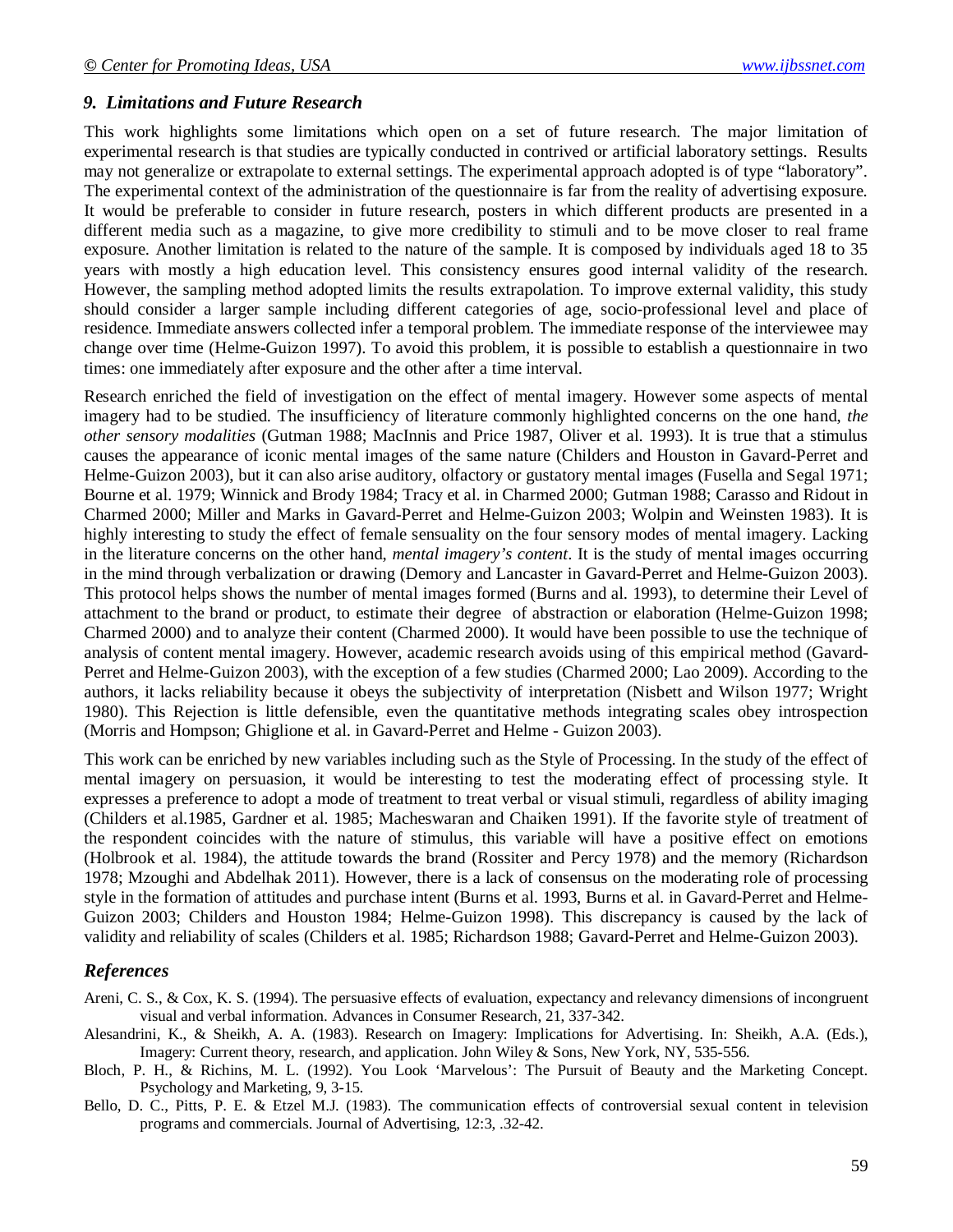- Belch, M. A., Holgerson, B. E., Belch G. E., & Koppman J. (1981). Psychophysical and cognitive responses to sex in advertising. Advances in Consumer Research, 9, 424-427.
- Ben Amor, N. (2005). Stratégie du shockvertising auprès d'un public jeune: Publicité à contenu sexuel et religiosité, application des équations structurelles. Master's thesis, Institut Supérieur de Gestion de Tunis.
- Belch, G. E., Belch, M. A., & Villarreal A. (1987). Effects of advertising communications review of research. Research in Marketing, 9, 59-117.
- Babin, L. A., & Burns, A. C. (1997). Effects of print ad pictures and copy containing instructions to imagine on mental imagery that mediates attitudes. Journal of Advertising, 26:3, 33-45.
- Babin, L. A., & Burns, A. C. (1998). A modified scale for the measurement of communication-evoked mental imagery. Psychology and Marketing, 15:3, 261-278.
- Baron, R. M., & Kenny D. A. (1986). The Moderator-Mediator Variable Distinction in Social Psychological Research: Conceptual, Strategic and Statistical Considerations. Journal of personality and social Psychology, 51:6, 1173-1182.
- Burns, A. C., Biwas, A., & Babin, L. A. (1993). The operation of visual imagery as a mediator of advertising effects. Journal of Advertising, 22:2, 71-85.
- Branthwaite, A. (2002). Investigating the power of imagery in marketing communication: evidence-based techniques. Qualitative Market Research, 5:3, 164-172.
- Bone, P. F., & Ellen, P. S. (1992). The generation and consequences of communication-evoked imagery. Journal of Consumer Research, 19:1, 93-104.
- Bourne, L. E. Jr., Domiowsky, R. L., & Loftus E. F. (1979). Cognitive processes, New Jersey, Prentice-Hall.
- Bodeeb, J. (2011), How to be a sensual woman. [Online] Available : http://www.livestrong.com/article/19538-sensualwoman/#ixzz12k2pGp5g, (May 13, 2011).
- Childers, T. L., Houston, M. J., & Heckler, S. E. (1985). Measurement of individual differences in visual versus verbal information processing. Journal of Consumer Research, 12:2, 125-134.
- Charmed, C. (2000). Les facteurs d'efficacité du contenu des images mentales en communication persuasive. Paper presented at the Marketing Research conference of Bourgogne, Dijon.
- Childers, T. L., & Houston, M. J. (1984). Conditions for a picture-superiority effect on consumer memory. Journal of Consumer Research, 11:3, 643-654.
- De Pelsmacker, P., & Van Den Bergh, J. (1996). The communication effects of provocation in print advertising. International Journal of Advertising, 15:18, 203-221.
- Driessen, C. E. (2005). Message communication in advertising: selling the Abercrombie and fitch image, UW-L. Journal of Undergraduate Research, 8, 1-12;
- Dichter, E. (1990). Example of Sexual Signification in Consumption. In H. Holman and Michael R. Solomon (Eds.), Advances in Consumer Research, Association for Consumer Research , 17.
- De Barnier, V., Maille, V., Valette-Florence, P., & Gallopel, K. (2004). Impact des messages à caractère choquant sur la persuasion publicitaire : une étude interculturelle. Presented at XXe AFM conference, St Malo, 6-7 May 2004.
- Dudley, C.S (1999). Consumer attitudes toward nudity in advertising. Journal of Marketing Theory and Practice, 7:4, 89-96.
- Didellon, L. & Valette-Florence, P. (1996). L'utilisation des indices d'ajustement dans les modèles d'équations structurelles : présentation et recommandations d'usage. Presented at the Actes des 13th National day of IAE, Toulouse, 16-17 Avril 1996.
- Edell, J. A. & Staelin, R. (1983). The information processing of picture in print advertisements. Journal of Consumer Research, 10:1, .45-61.
- Englis, B. G., Solomon, M. R., & Olofsson, A. (1993). Consumption imagery in music television: A bi-cultural perspective. Journal of Advertising, 22, 4, 21-23.
- Ellen, P. S., & Bone, P. F. (1991). Measuring communication-evoked imagery processing. Advances in Consumer Research. 18, 806-812.
- Evrard, Y., Pras, B., & Roux, E. (1997). Market, Eudes et Recherches en Marketing. Nathan Edition.
- Fleck-Dousteyssier, N., & Korchia, M. (2006). Celebrities in advertising: the role of congruency. Work Paper N°359, DMSP Research Center.
- Fornell, C., & Larcker, D. F. (1981). Structural equation models with unobservable variables and measurement error: Algebra and statistics. Journal of Marketing Research, 18, 382-388.
- Fusella, V., & Segal, S. J. (1971). Effect of images in six sense modalities on detection of visual signal from noise (Visual signal detection from noise, investigating mental images effects in six sense modalities). Psychonomic Science, 24, 55.
- Gould, S. J. (1994). Sexuality and ethic in advertising: a research agenda and policy guideline perspective. Journal of Advertising, 23:3, 73.
- Gould, S. J. (1992). The production, marketing and consumption of sexually explicit material in our sexually society: A public policy dilemma. Journal of Public & Marketing, 11, 135-148.
- Gallopel, K., & Petr, C. (2000). Utilisation de la peur dans les campagnes de prévention : Résultats et discussions autour des comportements tabagiques de jeunes français. Presented at the First Marketing Tendency in Europe congress, ESCP-EAP, Venise, (november, 2000).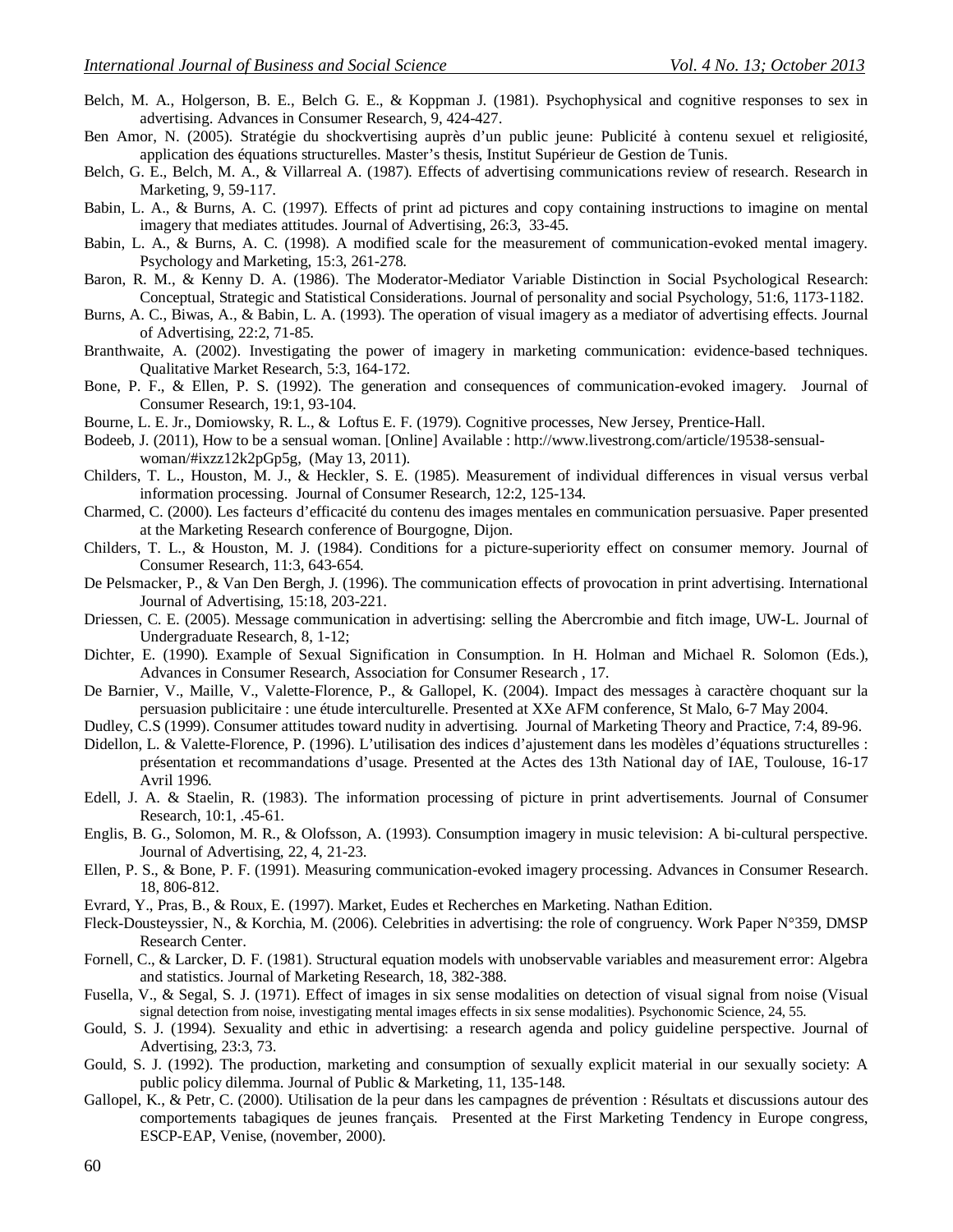- Gavard-Perret, M. L. (1991). La présence humaine dans l'image, facteur d'efficacité da la communication publicitaire ? Une expérimentation dans le domaine du tourisme. Ph.D Thesis, University of social science, Grenoble, E.S.A.
- Gavard-Perret, M. L. (1987). L'image : supériorité et limites. Relation avec l'imagerie mentale et le langage verbal. Recherche et Application Marketing, 2 :2, .49-80.
- Gavard-Perret, M. L., & Helme-Guizon, A. (2003). L'imagerie mentale un concept à (re) découvrir pour ses apports en marketing. Recherche et Application Marketing, 18 : 4, p.59.
- Gallen, C. (2005). Le rôle des représentations mentales dans le processus de choix, une approche pluridisciplinaire appliquée au cas des produits alimentaires. Recherche et Application Marketing, 20 :3, 59-78.
- Goossens, C. (1994). Visual Persuasion: Mental Imagery Processing and Emotional Experiences. [Online] Available : http://www.yaffecenter.org/downloads/Visual\_Persuasion/goossens.pdf. (July 13, 2013).
- Gutman, E. (1988). The Role of Individual Differences and Multiple Senses in Consumer Imagery Processing: Theoretical Perspectives. Advances in Consumer Research, 15, Michael J. Houston (Eds.), Provo, Association for Consumer Research, 191-196.
- Gardner, M. P., Mitchell, A. A., & Russo, J.E. (1985). Low involvement strategies for processing advertising. Journal of Advertising, 14:2, 4-12.
- Hunt, S., & Scott, V. (1986). A general theory of marketing ethics. Journal of Macromarketing, 33, 5-16.
- Henthorne, T. L., & LaTour, M. S. (1995). A model to explore the ethics of erotic stimuli in print advertising. Journal of Business Ethics, 14, 7, 561-569.
- Helme-Guizon, A. (1998). Peut-on expliquer l'efficacité d'une annonce publicitaire par les images mentales quřelle suscite ? Actes de l'Association Française du Marketing,14, 243-260.
- Helme-Guizon, A. (1996). Imagerie mentale et communication persuasive : un état de l'art. Actes de l'Association Française de Marketing, 12, 159-186.
- Helme-Guizon, A., (1997). Image, imagerie mentale et effets de la communication persuasive : application à une œuvre d'art incluse dans une annonce publicitaire. Ph.D Thesis, Paris IX Dauphine University.
- Heckler, S. E., & Childers, T. L. (1992). The role of expectancy and relevancy in memory for verbal and visual information: what is incongruency? Journal of Consumer Research, 18, 475-492.
- Hetsroni, A. (2007). Sexual content on mainstream tv advertising: a cross-cultural comparison. Sex Roles, 57, 201-210.
- Hoyers, D. W., & MacInnis, D. J. (1997). Consumer Behaviors. in Houghton Mifflin (Eds.), Boston, 157-161.
- Holbrook , M. B and Batra R. (1987). Assessing the role of emotions as mediators of consumer responses to advertising. Journal of Consumer Research, 14, 404-420.
- Holbrook, M. B., Chesnut, R.W., Oliva, T.A., & Greenleaf, E. A. (1984). Play as consumption experience: the role of emotions, performances and personality in the enjoyment of games. Journal of Consumer Research, 11:2, 728-739.
- Joannis, H. (1995). De la stratégie marketing à la création publicitaire. Dunod, Paris.
- Jones, M. Y. Stanaland, A. J. S. , & Geld, B. D. (1998). Beefcake and Cheesecake: Insights for Advertisers. Journal of Advertising, 27:2, 33-51.
- Judd, B. B., & Alexander, M. W. (1983). On the Reduced Effectiveness of Some Sexually Suggestive Ads. Academy of Marketing Science, Journal (pre-1986), 156.
- Kim, M., & Lennon, S. (2008). The effects of visual and verbal information on attitudes and purchase intentions in internet shopping. Psychology & Marketing, 25:2, 146-178.
- Kisielius, J., & Sternthal, B. (1984). Detecting and explaining vividness effects in attitudinal judgments. Journal of Marketing Research, 21, 54-64.
- La Tour, M. S., Pitts, R.E., & Snook Luther, D. C. (1990). Female nudity, arousal and Ad response: An experimental investigation. Journal of Marketing, 19: 4, .51-62.
- Lambiase, J., Morgan, S., Carstarphen, M., & Zavoina, S. (1999). Cheesecake and beefcake: No matter how you slice it, sexual explicitness in advertising continues to increase. Journalism and Mass Communication Quarterly, 21, 7-20.
- La Tour, M. S. (1990). Female nudity in print advertising: Analysis of gender differences in arousal and Ad response. Psychology and Marketing, 7:1, 65-81.
- La Tour, M. S., Pitts, R. E., & Snook Luther, D. C. (1990). Female nudity, arousal and Ad response: An experimental investigation. Journal of Marketing, 19, 4, 51-62.
- La Tour, M. S., & Henthorne, T. L., (1994). Ethical judgments of sexual appeals in print advertising. Journal of Advertising, 23:81, 140.
- La Tour, M. S., & Henthorne ,T. L. (1993). Female Nudity: Attitudes toward the Ad and the Brand, and Implications for Advertising Strategy. Journal of Consumer Marketing, 10:3, 25-32.
- Lutz, K. A., & Lutz R. J. (1978). Imagery's eliciting strategies: review and implications of research. Advances in Consumer Research, 5, 611-620.
- Lutz, K. A., & Lutz, R. J., (1977), 'Effects of interactive imagery on learning: applications to advertising. Journal of Applied Psychology, 62:4, 493-498.
- Lallement, O. (2001). La vision du luxe et de ses frontières une approche fondée sur le jugement de typicalité. Presented in the 17th International Congress of AFM.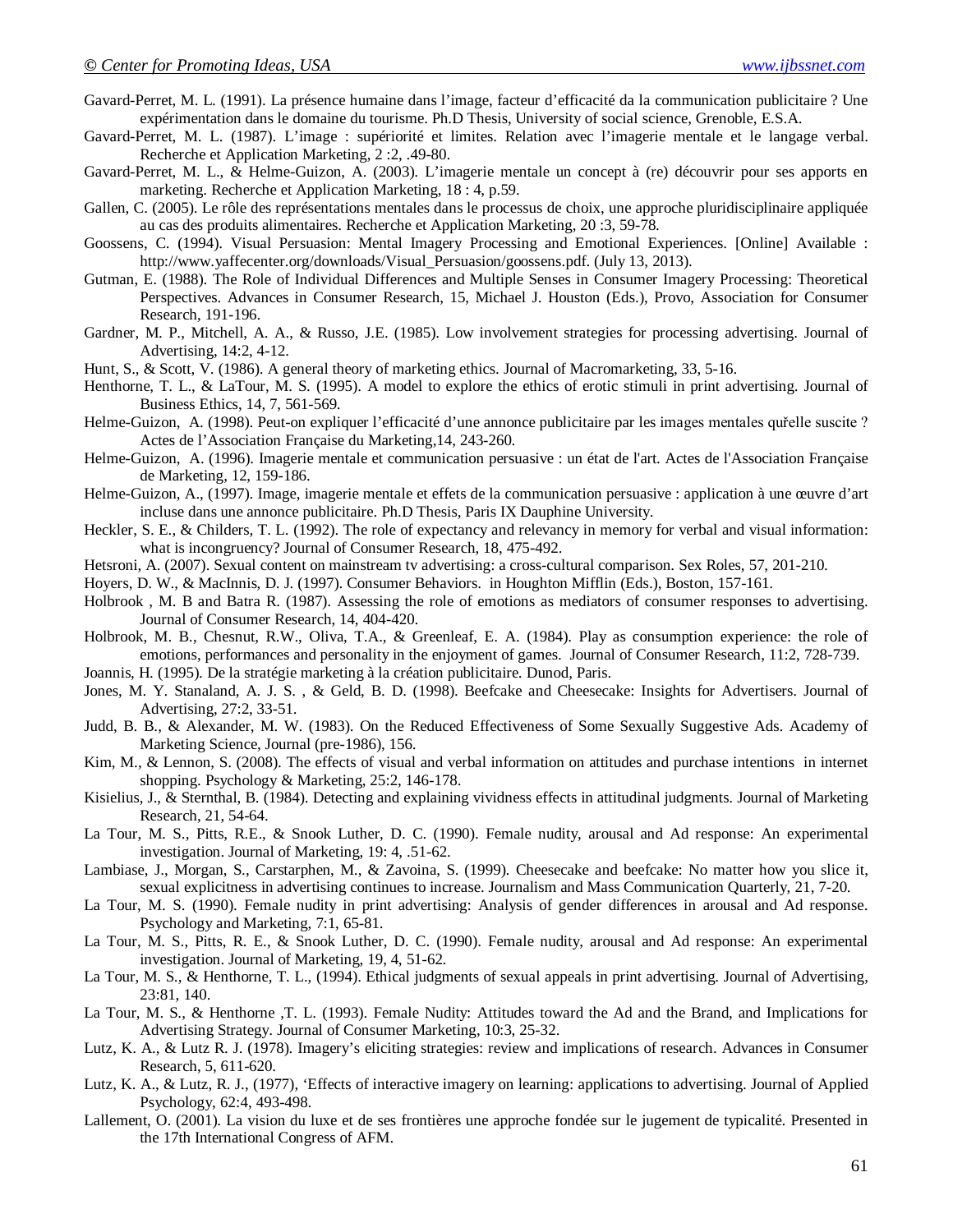- Lombardot, E. (2007). La nudité en publicité: quelle influence sur l'attention portée à l'annonce et la fonction mémorielle de la marque? *Recherche et Application Marketing*, 22:4, 23-41.
- Lavoisier, L. M. (2000). Contribution à une meilleure compréhension du pouvoir de persuasion des communications de service public. Une application aux messages télévisés de la sécurité routière française. Ph.D Thesis, Université de Paris I- Sorbonne.
- Lao, A. (2011). Etude exploratoire des effets de l'imagerie mentale issue de la présentation des produits sur un site marchand : Proposition d'un modèle conceptuel de recherche. *Management et Avenir*, 44, 101-123.
- Miller D. W, Hadjimarcou J., & Miciak A. (2000). A scale of measuring advertisement evoked mental imagery. *Journal of Marketing Communications*, 6, 1-20
- Miller, D. W., & Marks, L. J. (1992). Mental imagery and sound effects in radio commercials. *Journal of Advertising*, 21:4, 83-93.
- MacInnis, D. J., & Price, L. L. (1987). The role of imagery in information processing: Review and extensions. *Journal of Consumer Research*, 13:4, 473-491.
- McQuarie, E. F., & Mick, D. G., (1992). On resonance: a critical pluralistic inquiry into advertising rhetoric', *Journal of Consumer Research*. 19:2, 180-197.
- Miller, D. W., & Marks, L. J. (1997). The effects of imagery-evoking radio strategies on affective responses. *Psychology and Marketing*, 14:4, 337.
- Miniard, P. W., Sunil, B., Kenneth, R. L., Dickson, P.R., & Unnava, H. R. (1991). Picture-Based Persuasion Processes and The Moderating Role of Involvement. *Journal of Consumer Research*, 18, 92-107.
- Mzoughi, N., & Abdelhak, S., (2011). The Impact of Visual and Verbal Rhetoric in Advertising on Mental Imagery and Recall. *International Journal of Business & Social Science*, 2:Iss9, 257.
- Macheswaran D., & Chaiken S. (1991). Promoting systematic processing in low-motivation settings: effects of incongruent information on processing and judgment. *Journal of Personality and Psychology*, 61:1, 13-25.
- Nisbett, R. E., & Wilson, T. D. C. (1977). Telling more than we can know: verbal reports on mental processes. *Psychological Review*, 84:3, 231-259.
- Oliver, R. L. Robertson, T. S., & Mitchell, D. J. (1993). Imagining and analyzing in response to new product advertising', *Journal of Advertising*, 22:4, 35-50.
- Pirron, F., & Young, M. (1996). Consumer Advertising in Germany and the United States: A Study of Sexual Explicitness and Cross-gender Contact. *Journal of Consumer Marketing*, 8, 211-223.
- Putrevu, S. (2008). The influence of involvement and NFC on consumer response toward sexual and nonsexual appeals. *European Advances in Consumer Research*, 8, 498-499.
- Pope Nigel, K. L I., Voges Kevin, E., & Brown Mark, R. (2004). The effect of provocation in the form of mild erotica on attitude to the ad and corporate image. *Journal of Advertising*, 33:1, 69-82.
- Peterson, R. A., & Kerin, R. A. (1977). The female role in advertisements: some experimental evidence. *Journal of Marketing*, 41, 59-63.
- Peterson R. A. (1994). A meta-analysis of Cronbach's coefficient alpha. Journal of Consumer Research, 12:2, 381-391.
- Pavio, A. (1971). *Imagery and verbal processes*. New York, Holt, Rinehart & Winston.
- Paivio, A. (1969). Mental imagery in associative learning and memory. *Psychological Review*, 7:3, 241-263.
- Reichert, T. (2003). The prevalence of sexual imagery in ads targeted to young adults. *The Journal of Consumer Affairs*, 37:2, 403-412.
- Reichert, T. (2002). Sex in advertising research: A review of content, effects, and functions of sexual information in consumer advertising. *Annual Review of Sex Research*, *13*, 241-273
- Richmond, D., & Hartman, T. P. (1982). Sex appeal in advertising. *Journal of Advertising Research*, 22:5, 53-61.
- Reichert, T., & Lambiase, J. (2008). Sex in advertising : perspective in erotic appeal. Published in the Taylor & Francis e-Library.
- Reichert, T., & Ramirez, A. (2000). Defining Sexually Oriented Appeals in Advertising: A Grounded Theory Investigation. In *Advances in Consumer Research*, 27, Stephen J. Hoch & Robert J. Meyer, (Eds.) Provo, UT: Association for Consumer Research, 267-273.
- Reichert, T., Heckler, S. E., & Jackson S. (2001). The effect of sexual social marketing appeals on cognitive processing and persuasion. *Journal of Advertising*, 30:1, 17-27.
- Richins, M. L. (1991). Social Comparison and the Idealized Images of Advertising. *Journal of Consumer Research*, 18, 71-83.
- Reidenbach, R. E, & Mc Cleary, K. W (1983). Advertising and male nudity: An experimental investigation. *Journal of Marketing*, 19:4, 51-62.
- Rossiter, J. R. & Percy, L. (1980). Attitude change through visual imagery in advertising. *Journal of Advertising*, 9:2, 10-16.
- Reid, L. N., Salmon, C., & Soley, L. C. (1984). The nature of sexual content in television advertising. *Proceedings of the American Marketing Association*, 214-216.
- Richardson, A. (1988). Vividness and unvividness: reliability, consistency and validity of subjective imagery ratings. *Journal of Mental Imagery*, 12:3&4, 115-122.
- Richardson, A. (1978). Mental imagery and memory: coding ability or coding preference. *Journal of mental Imagery*, 2:1, 101-115.